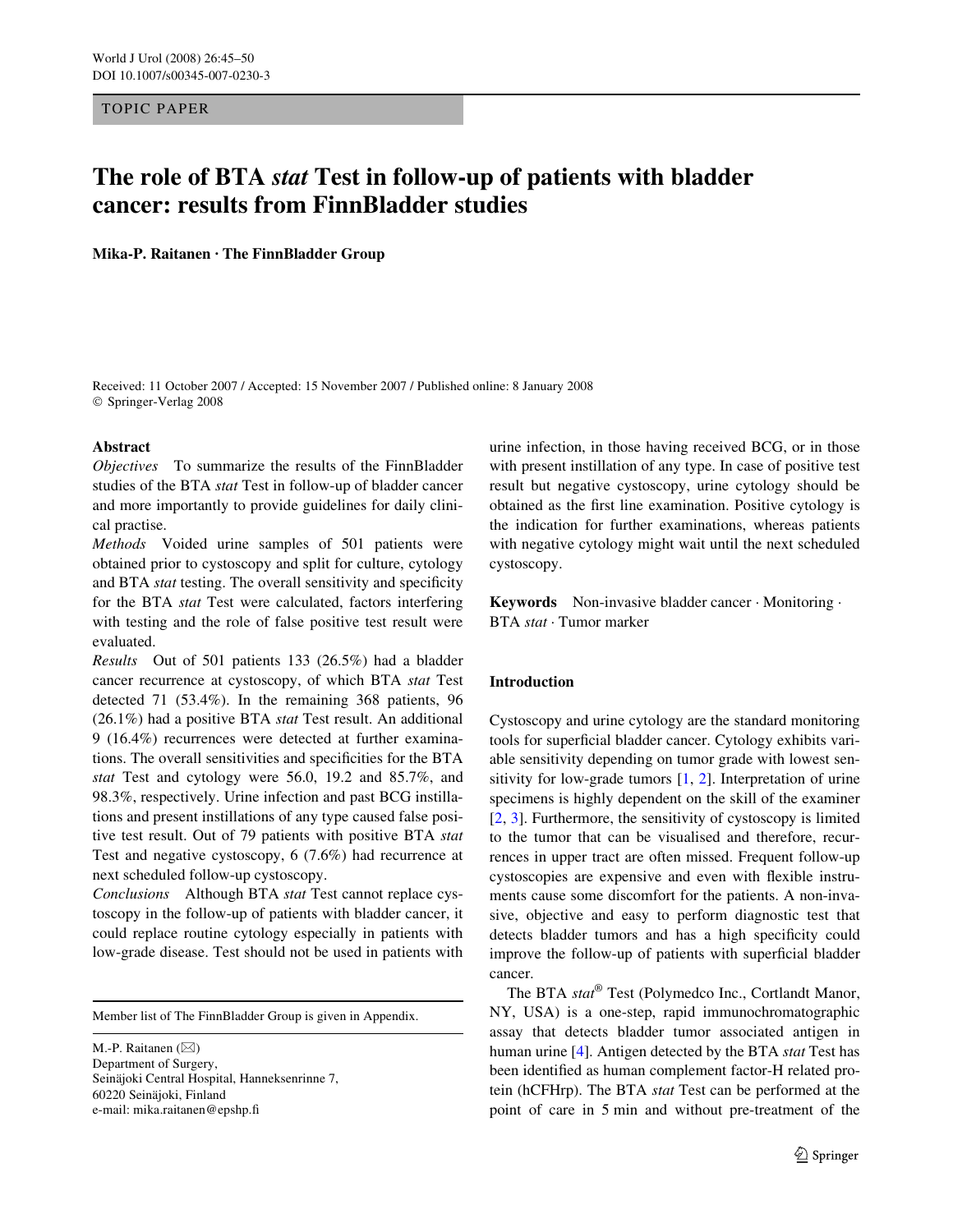voided urine sample, which is a clear advantage of this test compared to several other markers. The test can be performed on fresh, refrigerated, or frozen single urine voids.

According to the systematic review, the overall sensitivity of the BTA *stat* Test was 70% [5]. Sensitivity has been as high as 80–90% in primary tumors [6, 7], whereas lower sensitivity (54.0%) in recurrent tumors has been reported [8]. Although the specificity of the BTA *stat* Test in healthy individuals has been reported to be as high as 98% [9], it is decreased by a history of a foreign body in the urinary tract, bowel interposition segment, another genitourinary cancer, benign genitourinary conditions such as urinary tract infection, benign prostate hyperplasia (BPH), stone disease, genitourinary trauma and instrumented urinary sample [4, 10].

Although the BTA *stat* Test has been suggested to replace urine cytology and even number of cystoscopies in follow-up for superficial bladder cancer  $[4, 11]$ , to date, only limited data are available regarding the outcome of patients with a positive test result but negative cystoscopy. Furthermore, no suggestions for the management of these patients have been introduced. This paper summarizes the results of FinnBladder studies evaluating the role of the BTA *stat* Test in the follow-up of patient with bladder cancer [12–14]. Factors interfering with testing are analyzed aiming to clarify the management of patients with a positive test result but negative cystoscopy, and most importantly to provide guidelines for daily clinical practice of this test.

#### **Materials and methods**

In 1997, the FinnBladder Group conducted a prospective, multi-center study at 18 medical institutions in Finland. Five hundred and one consecutive patients with a history of transitional cell carcinoma of the urinary bladder, who were under follow-up were recruited in accordance to the Declaration of Helsinki.

In 215 patients (48.3%), the primary tumor was classified as Ta, 171 patients  $(38.4%)$  as T1 and seven patients (1.6%) as T2-3. Fifteen patients (3.4%) had carcinoma in situ (CIS) as the primary tumor, whereas classification was unknown in 37 (8.3%) patients. Primary tumors were mostly well or moderately differentiated, in that, 196 (44.0%) were Ta and 192 (43.1%) were T1, whereas 42  $(9.4\%)$  were poorly differentiated and in the remaining 15 (3.4%), the grade was unknown. Majority of the patients (327, 66.7%) had no prior history of intravesical instillation treatments (Group A), whereas 97 (19.9%) patients had past (at least 3 months from the last instillation, Group B) and 66 (13.5%) patients had present instillations (Group C). When the effect of intravesical instillation on the test was analyzed, nine patients with missing instillation information and seven patients with urine infection were excluded, as infection was a known factor for false positive testing [4].

Freshly voided urine samples were obtained prior to follow-up cystoscopy and split for culture, cytological analysis and BTA *stat* testing. The BTA *stat* Test was performed by adding five drops of an untreated voided urine sample into the sample well of the disposable test device using the disposable pipette provided, according to the manufacturer's instructions. Five minutes after the addition of urine to the sample well, a qualitative interpretation was performed by a trained nurse. Tumors were graded according to the World Health Organization grading system and staged according to TNM classification at each of the participating hospitals.

Cytology specimens were available for central review in 445 patients and only these cases, i.e., both BTA *stat* Test and review cytology result available, were included in analysis comparing BTA *stat* Test and cytology. Sensitivities and specificities are given with their  $95\%$  confidence intervals (CI). The overall sensitivity and specificity were calculated only on those having recurrent tumors detected by routine cystoscopy and on whom proper further examinations were performed, if needed. Patients were chosen for further examinations on the basis of the negative cystoscopy but positive urine cytology or BTA *stat* Test. Proper further examinations were considered to have been done if at least random biopsies, and in the case of negative random biopsies, i.v. urography or renal ultrasound had been performed. The result of the next scheduled follow-up cystoscopy was recorded on those with positive BTA *stat* Test result and negative cystoscopy.

Mc Nemar's test was used to evaluate the statistical significance between BTA *stat* Test and cytology. Sensitivity and specificity were calculated and compared also according to the treatment history. The time since the last instillation and its effect on BTA *stat* Test was analyzed and  $\chi^2$  test was used.

#### **Results**

Out of the 501 patients (397 men, mean age 69 years, range 28–91; 104 women, mean age 69 years, range 38–92) under follow-up for bladder cancer, 166 (33.1%) had no prior recurrences, 202 patients (40.3%) had a range of 1–3 recurrences, and 131 patients (26.1%) had more than 3 prior recurrences. The mean time from the primary diagnosis was 4.7 years (range 2 months–35 years, median 3 years). In the past instillation group (Group B) including 97 patients, the mean time since last instillation was 31 months (range 4– 159, median 24 months), whereas the mean time was 43 days (range 3–90, median 30 days) since the last instillation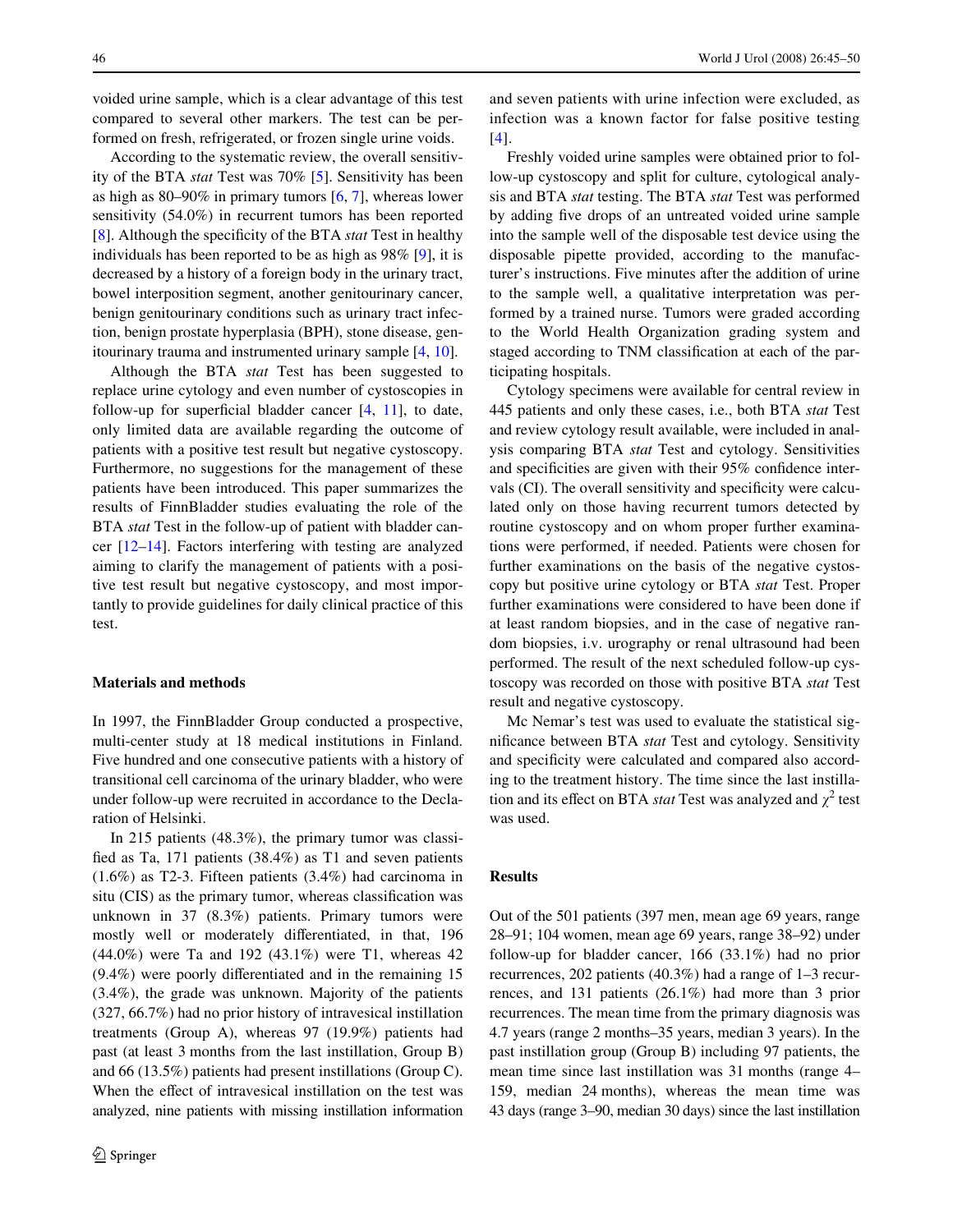in patients with present treatment. In the 42 patients having had past Bacillus Calmette-Guérin (BCG) instillation, the last treatment was given on an average of 18 months (range 4–86, median 14 months) before testing.

One hundred and thirty-three of 501 patients (26.5%) had a recurrence detected by routine cystoscopy, of which the BTA *stat* Test and voided urine cytology analysis detected 53.4% (71 out of 133) and 17.8% (21 out of 117), respectively  $(p < 0.001)$ . The distribution of these recurrent tumors and BTA *stat* Test and cytology results are listed in Table 1.

Ninety-six (27.1%) of the remaining 368 patients without visible tumor at cystoscopy had a positive BTA *stat* Test. Out of the 96 patients, 55 (57.3%) underwent additional examinations; nine (16.4%) of the 55 patients had recurrent tumors, making the total number of patients with recurrence 142 (28.3%). Five of the additional tumors had become visible by the second look cystoscopy, whereas cytology was positive in three out of seven of these nine cases (review cytology not available in two cases). The overall sensitivities and specificities for the BTA *stat* Test and cytology were 56.0 (95% CI, 46.8–64.9), 19.2 (12.7– 27.2) and 85.7% (81.1–89.5); and 98.3% (96.0–99.4), respectively  $(p < 0.001)$ . The detection method, location, and stage and grade of the tumors, and the urine cytology results of these nine patients, are listed in Table 2.

Out of the 41 patients who did not undergo additional examinations after having a positive BTA *stat* Test and negative cystoscopic findings, 33  $(80.5\%)$  had the result of their next routine cystoscopy available. Thirty (90.9%) were free of recurrence, whereas only three (9.1%) had recurrence. Out of the 46 patients with a positive BTA *stat* Test but without concomitant recurrence at routine cystoscopy or additional examinations, only three (6.5%) had recurrence at the next follow-up cystoscopy.

Four (8.7%) of the 46 patients with false-positive BTA stat Test result had urine infections, significantly more than for patients with a true-negative test result  $(0\%, p < 0.001)$ . The specificity of this test decreased to  $65.3\%$  in patients with present instillations, and to 70.7% in those with past treatments. The difference between those never treated (Group A) and those with present instillations (Group C)

**Table 1** Sensitivity of BTA *stat* Test and voided urine cytology by tumor stage and grade

| No. sensitivity/ $(\%)(95\% \text{ CI})$ |  |  |  |  |  |  |
|------------------------------------------|--|--|--|--|--|--|
| $p$ -value <sup>1</sup>                  |  |  |  |  |  |  |
|                                          |  |  |  |  |  |  |
|                                          |  |  |  |  |  |  |
|                                          |  |  |  |  |  |  |
| Not calculated                           |  |  |  |  |  |  |
|                                          |  |  |  |  |  |  |
|                                          |  |  |  |  |  |  |
|                                          |  |  |  |  |  |  |
|                                          |  |  |  |  |  |  |
| Not calculated                           |  |  |  |  |  |  |
| Not calculated                           |  |  |  |  |  |  |
|                                          |  |  |  |  |  |  |
|                                          |  |  |  |  |  |  |
|                                          |  |  |  |  |  |  |
| < 0.001<br>< 0.001<br>< 0.001            |  |  |  |  |  |  |

| <b>Table 2</b> Cystoscopy negative<br>tumors detected by the BTA stat<br>Test | Case no. | Detection method | Location       | Cytology <sup>a</sup> | Stage      | Grade |
|-------------------------------------------------------------------------------|----------|------------------|----------------|-----------------------|------------|-------|
|                                                                               |          | Ureteroscopy     | Ureter         |                       | T1         |       |
|                                                                               |          | Next cystoscopy  | Bladder        |                       | Ta         |       |
|                                                                               |          | Next cystoscopy  | Bladder        |                       | <b>CIS</b> |       |
|                                                                               | 4        | Next cystoscopy  | Bladder        | $\overline{c}$        | Ta         |       |
|                                                                               | 5        | i.v. Urography   | Renal pelvis   |                       | Ta         |       |
|                                                                               | 6        | Next cystoscopy  | Bladder        |                       | Ta         |       |
|                                                                               |          | Random biopsy    | <b>Bladder</b> |                       | <b>CIS</b> |       |
| NA review cytology not avail-<br>able<br><sup>a</sup> Papanicolaou 1-5        | 8        | i.v. Urography   | Ureter         | <b>NA</b>             | <b>CIS</b> |       |
|                                                                               | 9        | Next cystoscopy  | Bladder        | <b>NA</b>             | Ta         |       |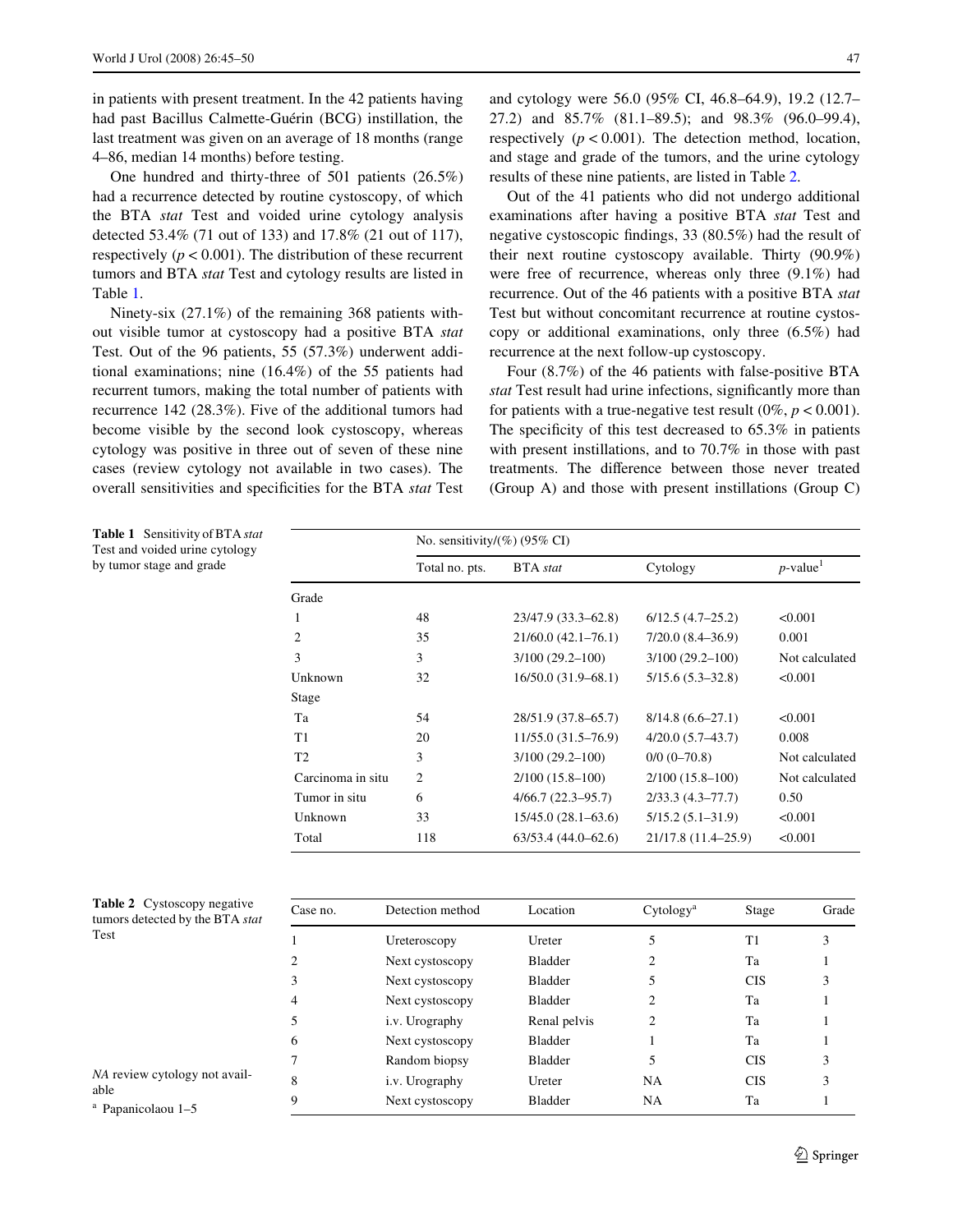was significant ( $p = 0.023$ ), whereas the notable difference between groups A and B (past treatments) (80.7 vs. 70.7%) quite did not reach the statistical significance ( $p = 0.076$ ), and also the difference between groups  $B$  and  $C$  was not significant ( $p = 0.558$ ). The sensitivity and specificity of the BTA *stat* Test according to treatment history are summarized in Table 3. The interval between the last instillation and testing was not of statistical significance, although the specificity decreased to  $50.0\%$  (18.7–81.3), if there were <3 weeks from the last instillation, compared to that of  $69.7\%$   $(51.3-84.4)$ , if the interval was more than that  $(p = 0.281)$ . Accordingly, there was no difference in specificity whether the instillation series were completed 6, 9 or 12 months before.

## **Discussion**

This prospective, multi-center study of 510 consecutive patients, of which 163 were treated with intravesical instillations represent the population well, of those being monitored for recurrence of superficial bladder cancer. Although 133 patients were found to have recurrent tumor at routine cystoscopy, additional nine tumors were found by further examinations prompted by a positive BTA *stat* Test. This rate of recurrent tumors undetected by cystoscopy but with positive BTA *stat* Test, equals to about one sixth of these patients. In agreement with what have previously been reported [4–7], the overall sensitivity for BTA *stat* Test was superior to that of voided urine cytology, whereas the latter had better specificity. Specificity of the BTA *stat* Test was decreased by urine infection, past BCG instillations and present instillations of any kind.

Patients with superficial bladder tumors need regular follow-up. Cystoscopy, however, is invasive, associated with patient discomfort, and limited to tumors that can be visualized. Cytology, on the other hand, exhibits variable sensitivity depending on tumor grade with the lowest sensitivity in low grade tumors [1, 2]. In addition, interpretation of a urine specimen being highly dependent on the skill of the examiner and a high inter- and intra-observer variation in sensitivity has been observed  $[2, 3]$ . Therefore, all efforts to try to find a non-invasive, low-cost method with high sensitivity for bladder cancer are justified. In addition, this method must have high specificity to avoid unnecessary examinations of patients without the disease. Although nearly 50% of the recurring tumors remained undetected by the BTA *stat* Test in our studies, the BTA *stat* Test and other antigen based tumor markers theoretically have the potential to reveal recurrence outside bladder and to respond to recurrence before detection by cystoscopy. Whether the marker is detecting an earlier recurrence compared to that of cystoscopy cannot be ascertained because a more reliable means of diagnosis does not exist. We found that it is essential for patients with positive marker status but normal cystoscopy will be further examined and hence the true specificity could be determined. Because of protocol violation, only 55 (57.3%) of the 96 patients with a positive test but negative cystoscopy underwent sufficient further examinations. However, 80.5% of the rest had the result of their next routine follow-up cystoscopy available, which reflected the state of the disease.

In one of the first papers of the BTA *stat* Test, Sarosdy et al. [4] found that the sensitivity of BTA *stat* Test for recurrent tumors was 67%, whereas in prospective reports by Pode et al. [7] and Leyh et al. [15], the sensitivities of this test and voided urine cytology for recurrent tumors were 73.7, 22.0 and 58.0%; and 33.0%, respectively. Even when the BTA *stat* Test detected all high grade lesions here, there were only three grade 3 tumors, and therefore no

| Treatment   | Patients         | <b>BTA</b> <i>stat</i> Test |     | Sensitivity         | Specificity         | $p$ values <sup>a</sup> |
|-------------|------------------|-----------------------------|-----|---------------------|---------------------|-------------------------|
|             | $\boldsymbol{n}$ | $^{+}$                      |     | $(\%)$              | $(\%)$              |                         |
| No.         | 327              | 98                          | 229 | $52.9(43.3 - 62.5)$ | $80.7(75.5-85.9)$   |                         |
| Past        | 97               | 34                          | 63  | 54.5 (32.2–75.6)    | $70.7(59.0-80.6)$   | 0.076                   |
| <b>BCG</b>  | 42               | 17                          | 25  | $50.0(18.7 - 81.3)$ | 62.5(43.7–78.9)     | 0.036                   |
| <b>MMC</b>  | 28               | 10                          | 18  | 75.0 (19.4–99.4)    | 70.8 (48.9–87.4)    | 0.284                   |
| $BCG + IFN$ | 13               | $\overline{4}$              | 9   | $66.7(9.4 - 99.2)$  | $80.0(44.4 - 97.5)$ | 1.0                     |
| Other       | 14               |                             |     |                     |                     |                         |
| Present     | 66               | 31                          | 35  | 82.4 (56.6–96.2)    | $65.3(50.4-78.3)$   | 0.023                   |
| <b>BCG</b>  | 33               | 15                          | 18  | 88.9 (51.8–99.7)    | 70.8 (48.9–87.4)    | 0.284                   |
| <b>MMC</b>  | 11               | 9                           | 2   | $100(29.2 - 100)$   | $25.0(3.2-65.1)$    | 0.001                   |
| $BCG + IFN$ | 12               | 2                           | 10  | $50.0(1.3 - 98.7)$  | $90.0(55.5 - 99.7)$ | 0.692                   |
| Other       | 10               |                             |     |                     |                     |                         |
| Total       | 490              | 163                         | 327 | 56.6 (48.5–64.8)    | 76.4 (71.9–80.8)    |                         |
|             |                  |                             |     |                     |                     |                         |

**Table 3** The sensitivity and specificity with 95% confidence intervals of the BTA *stat* Test according to intravesical instillation treatments

*BCG* Bacillus Calmette-Guérin, *MMC* Mitomycin C, *IFN* Interferon Past vs. present treatment:  $p = 0.558$ 

<sup>a</sup> Compared to no treatment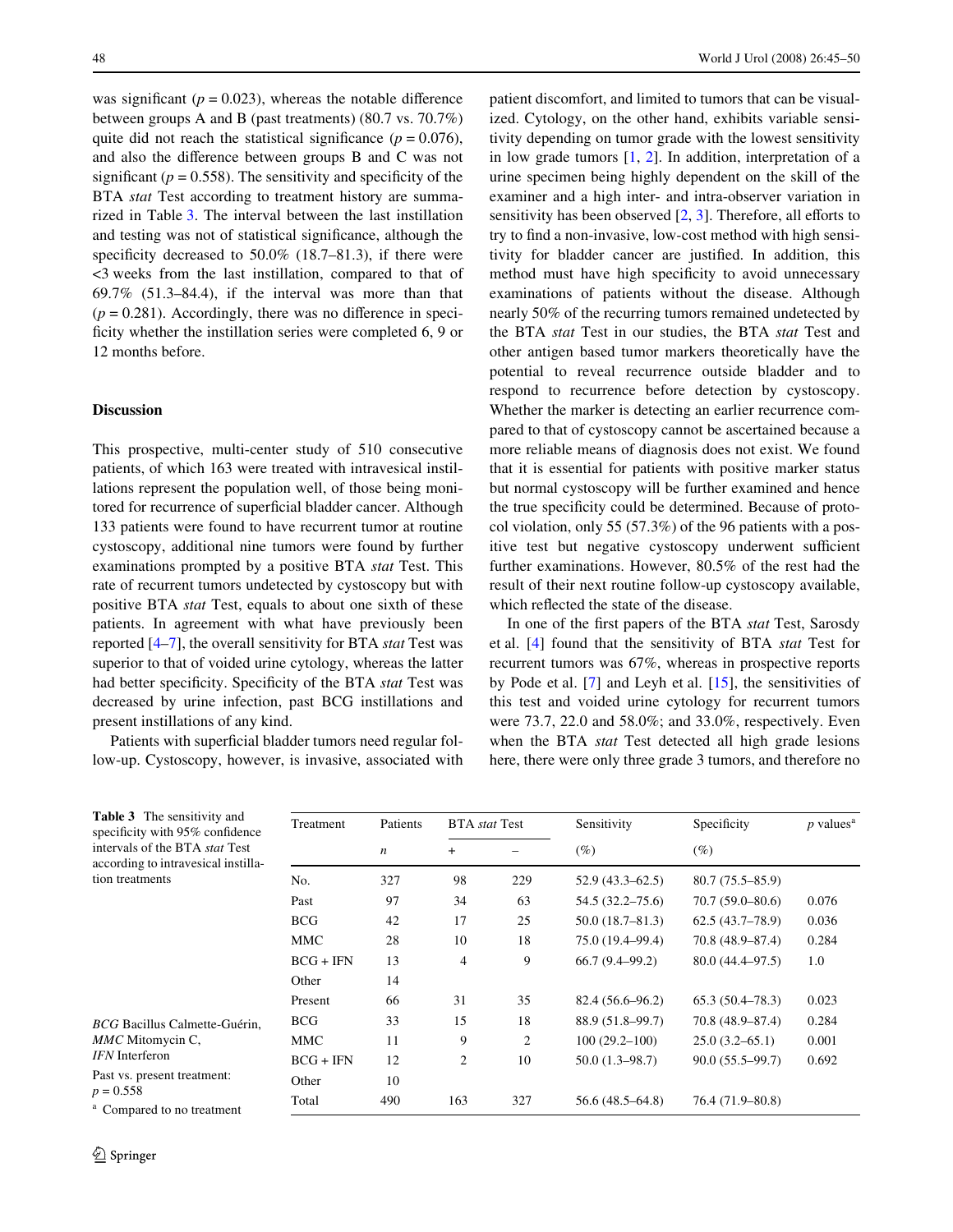clear conclusion of the BTA *stat* Test on these tumors can be made. Although the overall sensitivity of the BTA *stat* Test for recurrent tumors was not >56.0% in our study, we believe as suggested by Boman et al. [8], that the false-negative results might be due to the small tumor size and the number of low grade, low stage tumors at follow-up cystoscopies, since the sensitivity seems to increase according to these tumor characteristics  $[6, 8]$ . Thus, it is possible that if the interval between follow-up cystoscopies is prolonged, the sensitivity of this test could be higher, but the consequence of leaving small recurrent tumors in the bladder for a longer period remains uncertain. Accordingly, these factors might have had some influence on relatively low sensitivity of urine cytology (19.2%) as well, even the samples were reviewed by experienced cytopathologist.

Although the specificity of the BTA *stat* Test is high in healthy individuals [9], more disappointing results have occurred when patients with other genitourinary disease or those being monitored for bladder cancer have been observed, and low specificity of this test has been criticised. In a multicenter US study, the specificities of the test in the patients with BPH, kidney stones and urinary tract infections was  $88.5$ , 50 and  $76\%$ , respectively [4]. Specificity of the BTA *stat* Test on patients being monitored for bladder cancer has been 68–78% [4, 7, 15]. Until now, there are only a very few reports on patients with positive BTA *stat* Test and negative cystoscopy. Leyh et al. [15] suggested that the false-positive results on 74 patients with a history of bladder cancer indicated an early detection of subclinical disease. We cannot, however, confirm this as <10% of the patients with positive BTA *stat* Test and negative cystoscopy had recurrence at next scheduled cystoscopy. In contrast to our study, the current status of the disease is usually evaluated only on the basis of cystoscopy and cytology [4, 15]. If we had limited our methods accordingly in the present studies, the specificity of the BTA *stat* Test would have been 75.2%, in accordance with previous reports [4, 7, 16].

In this study, 55 patients with a positive BTA *stat* Test and negative cystoscopy were sufficiently further investigated and recurrence was observed in nine. It is noteworthy that four of these additional nine tumors were poorly differentiated (three CIS and one T1G3), three of which were detected by cytology (cytology was not available in one case), whereas two tumors were found by i.v. urography alone (cases 5 and 8). Although more accurate cystoscopy at first examination might have revealed some of the five papillary lesions, cystoscopy is not 100% sensitive [17]. Although one-sixth of patients with positive BTA *stat* Test but apparently normal bladder at cystoscopy had recurrence, the majority (83.6%) did not. Even if three recurrences at the next scheduled cystoscopy in further examined patients were considered as true positive, the rate

for false positive testing was 78.2%. In some patients, the explanation might have been intravesical instillation, coexisting urine infection, BPH or stone disease [4, 10, 14].

As part of the idea for the bladder cancer markers is to decrease the number of invasive follow-up cystoscopies, the test should have specificity high enough to cause no unnecessary costly and invasive (in some cases) further examinations due to false positive test result. The BTA *stat* Test has, as has been shown earlier [5, 9, 10], superior sensitivity to that of cytology detecting both primary and recurrent bladder cancer. Therefore, the usability of this test could be improved by the knowledge of the role of a false positive result. However, until now, no suggestions for the management of patients with positive BTA *stat* Test and negative cystoscopy have been introduced. To our knowledge, this is the largest prospective study of consecutive bladder cancer patients under follow-up, evaluating the BTA *stat* Test.

To avoid false positive test result, the BTA *stat* Test should not be used in patients with conditions potentially interfering with testing such as urinary tract infections, intravesical instillations, BPH and kidney stones, which makes the use of BTA *stat* Test more complicated. If further investigations are planned due to positive testing, urine cytology should be taken as a first line investigation and in the case of positive cytology, i.v. urography and random biopsies are recommended as the second and the third line methods, respectively. Since all subsequent recurrences located in the bladder, that were missed by cytology, were of low grade and low stage, and since they were detected at second look cystoscopy, we suggest to undertake invasive measures only in cases of subsequent positive cytology, and otherwise waiting until the next scheduled cystoscopy. This proposal reduces the number of unnecessary, costly and often invasive further investigations in patients without the disease.

If the goal for the use of a marker is only to detect a high-grade recurrence, the use of urine cytology could be preferred because of its high specificity. However, the BTA *stat* Test seems to have potential not only to detect these aggressive recurrences but also tumors of lower stage and grade. According to our previous finding the BTA *stat* Test seems to have also some prognostic properties, as in patients with positive test result, the time to first recurrence was shorter compared to those with negative testing [18]. This might help in determining individual follow-up policy. This and the effect of prolonged cystoscopy interval on sensitivity of the test remain to be studied. As the BTA *stat* Test missed nearly half of the recurrences, it is clear that this test cannot replace cystoscopy in the follow-up of patients with bladder cancer. However, as the BTA *stat* Test seems to have the potential to detect recurrences that are missed by routine cystoscopy and urine cytology, it